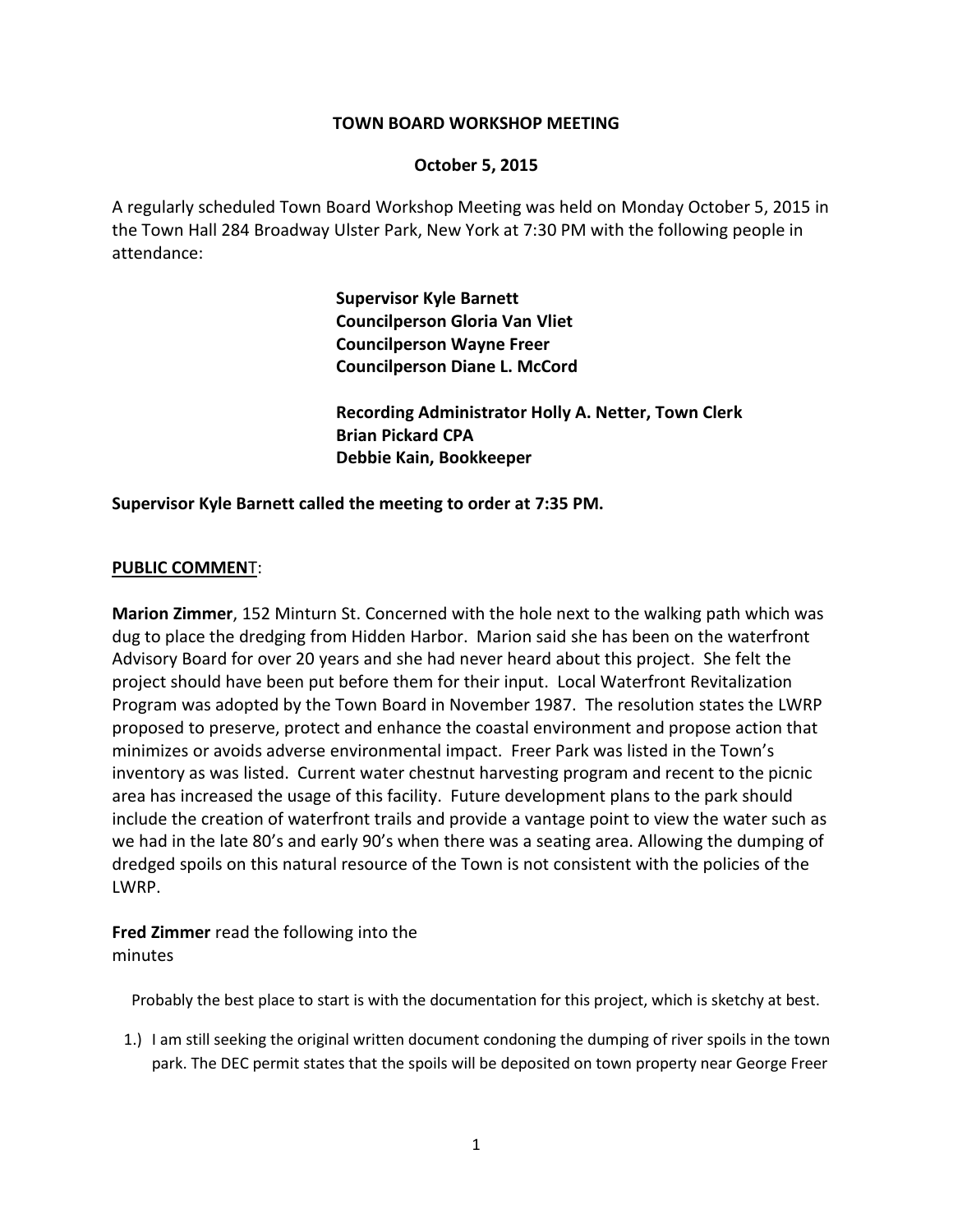beach, failing to state that this is a town park with children as well as adults having access to the spoil area after completion.

- **2.)** To my knowledge the plans and specifications have not been, and are not available to town board or their constituents. It would seem to me that this would have been a common curiosity on Hidden Harbor's part. Of particular interest is plan sheet C 103 (City Approved Dumping Location). First, it's the town not the city and who if anyone from the town signed the plan sheet and approved the dumping location. Next, plan sheet C 104 (Spoil Basin Construction (Typical)). Has anybody seen this? Eight hundred and fifty cubic yards of material is enough to fill one quarter acre over two feet.
- **3.)** Is there any documentation on (Dig Safe New York). There are utilities in the area where excavation for the spoil basin has taken place, storm and sanitary sewer as well as gas. Generally gas easements or right of ways have restrictions.
- 4.) Has the soil analysis been made available? Have (Material Saftey Data Sheets) been available to the public based on the soil analysis? Has anyone considered silicosis?

Now let's move on to performance, which has been dismal at best. The stop work order for the silt fence has been in effect for over a week with only a minimal effort put forth to improve the situation. At a minimum the town should require the following;

- 1.) A materials and performance bond of a letter of credit for an amount to be determined should be in place.
- 2.) An escrow account should be set up to hire a qualified person to insure the plans, specifications and permit is being adhered too.
- 3.) The escrow should also include enough money to include soil sampling and testing to insure that material placed on town property is indeed the same as presented to the DEC for the permit.
- 4.) Finished grading should be to the town's satisfaction.
- 5.) **A maximum moisture content should be established and a minimum percent of compaction.**

With that said, let's consider the town boards responsibility to their constituents.

- 1.) Most important is the health welfare and safety of their constituents. Remembering that this is a recreation area to be enjoyed by the public. (our children)
- 2.) Is this project in the best interest of the town? What does this project contribute to our town? It should be" what can be done for the town, not what can the town do for me."

In closing, I ask the town board to consider a resolution to prohibit the dumping of river spoils in the town park, like the sign in the park says "No Dumping". Any previous decisions can always be revised or overturned.

**Diane Dintruff** of Minturn Street said during last week's light to light house ramble they included a walking path to view the boatman's shrine and the event brought in people from out of the area Saratoga and Beacon. The grounds are to benefit everyone.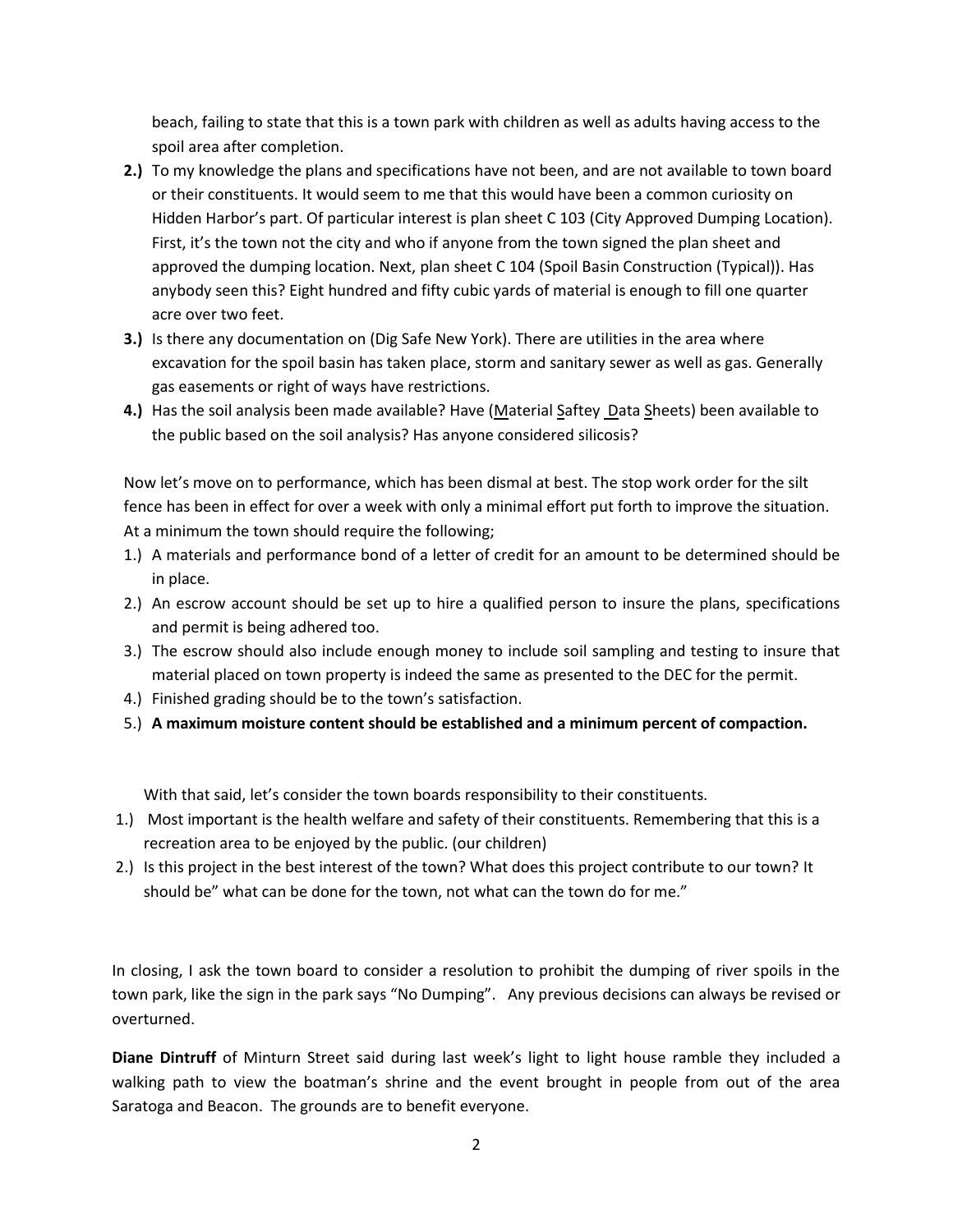**Kathy Quick**, Hildebrandt Lane and Chairman of the Waterfront Advisory committee asked for an update on the letters missing from the dock at Sleightsburgh Park. Supervisor Barnett said he personally was looking online for durable lettering and has asked Dan Vedder to do the same. There are a few vendors online and Supervisor Barnett would like to get samples so by the spring the letters can be replaced.

Supervisor Barnett Closed Public Comment and thanked everyone for providing the information to the Board. This agreement was made several years ago with the late Supervisor John Coutant. It clearly should have gone through a more formal process. Supervisor Barnett said this was a learning experience and hoped to be able move forward finding a happy medium; Jack Weishaupt from Hidden Harbor was on the agenda for this meeting. Matters like these will be dealt with differently in the future.

# **BUDGET – BRIAN PICKARD**

Supervisor Barnett said he proposed a budget which reflects the hard work the Town Board has been doing over the past few years. They have been trying to be fiscally responsible and have built up some appropriated balances which were able to be used to deliver a zero increase in the town wide tax levy. There is still a lot of work to be done. We need to increase tax base and we will need a long term plan. \$50,000 has been reserved to develop a new comprehensive plan and make the necessary changes to attract business to the area. Public Hearing for the Budget will be held on October 15, 2015 at 7:15 pm. Supervisor Barnett said this is the first time since he has been on the Board that the budget has been done before Election Day. He thanked the Board for their hard work and support.

# **Hidden Harbor –Jack Weishaupt**

Jack Weishaupt said he hears the concerns and Hidden Harbor try to be a good neighbor to the town. Hidden Harbor understands the concern of the silting. They needed a place to put the spoils and the easiest location was at the end of Tilden Street. They have cut back the amount of dredging to 400 sq. yards. Jack recalled talking to Supervisor Coutant and said he was super receptive to the idea in 2012. Spoils testing was done and given to Supervisor Barnett. According to the testing company Atlantic Industry in Highland, there are no PCB's. There is a 100 page report which Mr. Weishaupt said he could make available. Permits have been received. Supervisor Barnett asked for a copy of the detailed report and the information that had been sent to the DEC. Mr. Weishaupt offered to stay and answer questions from the audience while the Board went into Executive Session.

# **A MOTION WAS MADE BY COUNCIL WAYNE FREER TO ENTER INTO EXECUTIVE SESSION TO DISCUSS A PERSONNEL MATTER AND WAS SECONDED BY COUNCILPERSON DIANE MCCORD AT 8:00PM KATHY KIERNAN WAS INVITED IN TO THE EXECUTIVE SESSION.**

**COUNCILPERSON FREER MADE A MOTION TO EXIT THE EXECUTIVE SESSSION AT 8:30 PM AND WAS SECONDED BY COUNCILPERSON GLORIA VAN VLIET. ALL TOWN BOARD MEMBERS VOTED IN FAVOR. MOTION CARRIED. NO ACTION TAKEN.**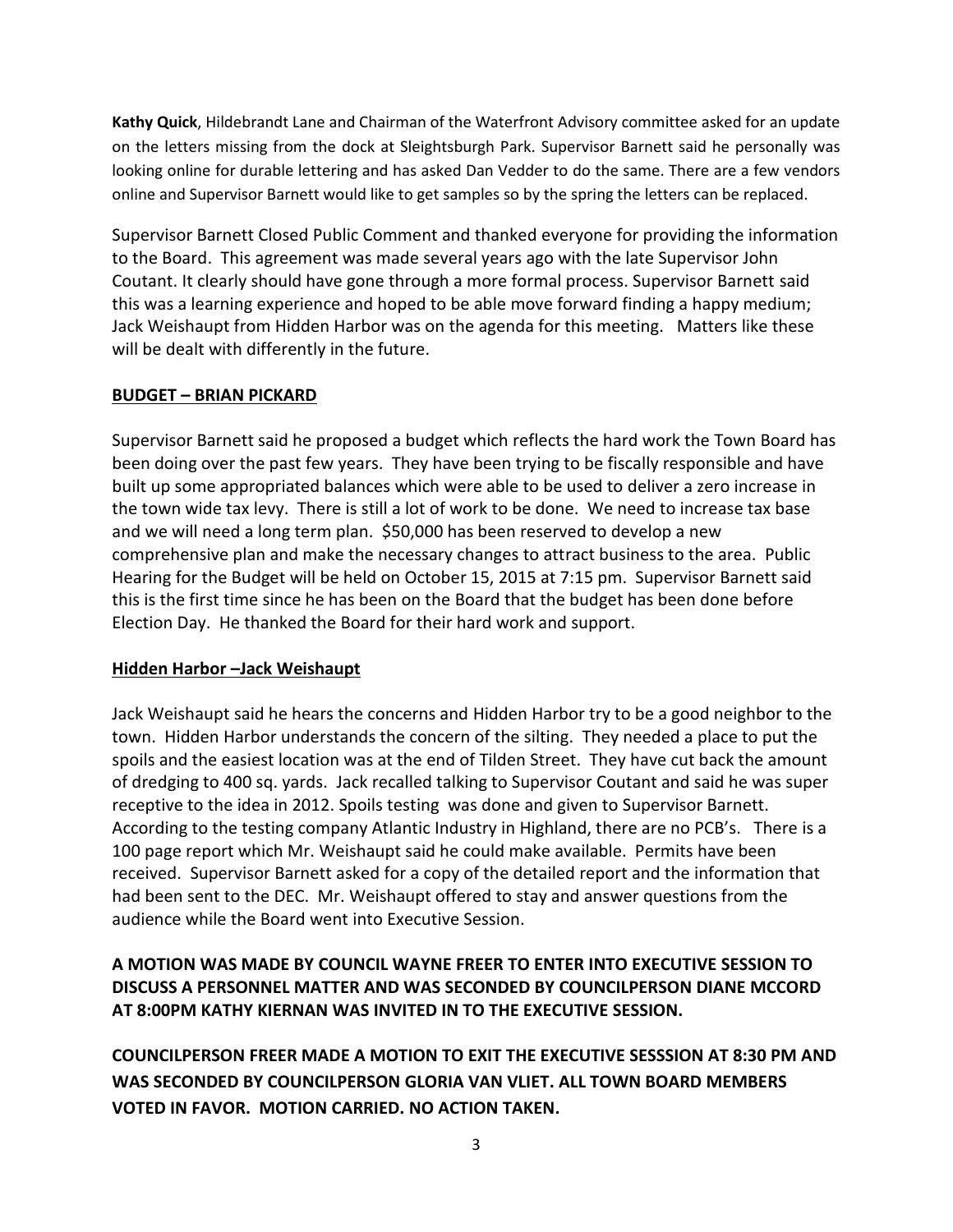# **Michael Piazza – Kosco Property**

Michael Piazza and Paul Jankowicz made a presentation of their idea to development the KOSCO property. They would like the Board to consider the rezoning of the KOSCO property to a residential zone. They proposed a 48 apartment complex, small marina and small pavilion on the waterfront with a boat launch. A series of garden apartments elevated with the garages under the building with 2 floors of apartments with balconies overlooking the Rondout Creek. Demographics would be 1 bedroom 1000 sq. ft and a small percentage of 2 bedrooms apartments costing approximately \$1500/month. This was just a preliminary view and to see if the Town would consider the rezoning of this area. They would like to utilize the hilly area to their advantage to step the apartments to maximize the view. Supervisor Barnett said he would like to see something useful done with the property but a development with lower density may accommodate the people already residing in that area and preserve the view shed. Piazza and Jankowicz asked if the town may entertain the idea of the rezoning. Supervisor Barnett said they would further the conversation.

# **Retiree Insurance Contribution**

Supervisor Barnett said he discovered there were two retirees that should be contributing toward their premium and have not been. One individual should contribute 10% and the other 5% according to the contract when the policy went into effect. The Town renews our contract on December 1st. A letter will go out to Fred Becker informing him of the need to contribute 10% and Fred Jones who will need to contribute 5% starting in 2016. It was always part of the contract, but needs to be enforced.

## **Health Insurance**

There are two choices for health care: MVP 3 silver plan and a CDPHP plan. The CDPHP plan is not the same as the current plan. The Union is concerned that the MVP plan will not have the same providers as CDPHP. Comparison of the plans and concerns with each were discussed. Supervisor Barnett made the offer of the MVP 3 silver plan to the Union Negotiator Mike Kutski. Supervisor Barnett will give them opportunity to discuss it and hear the Union members' suggestions.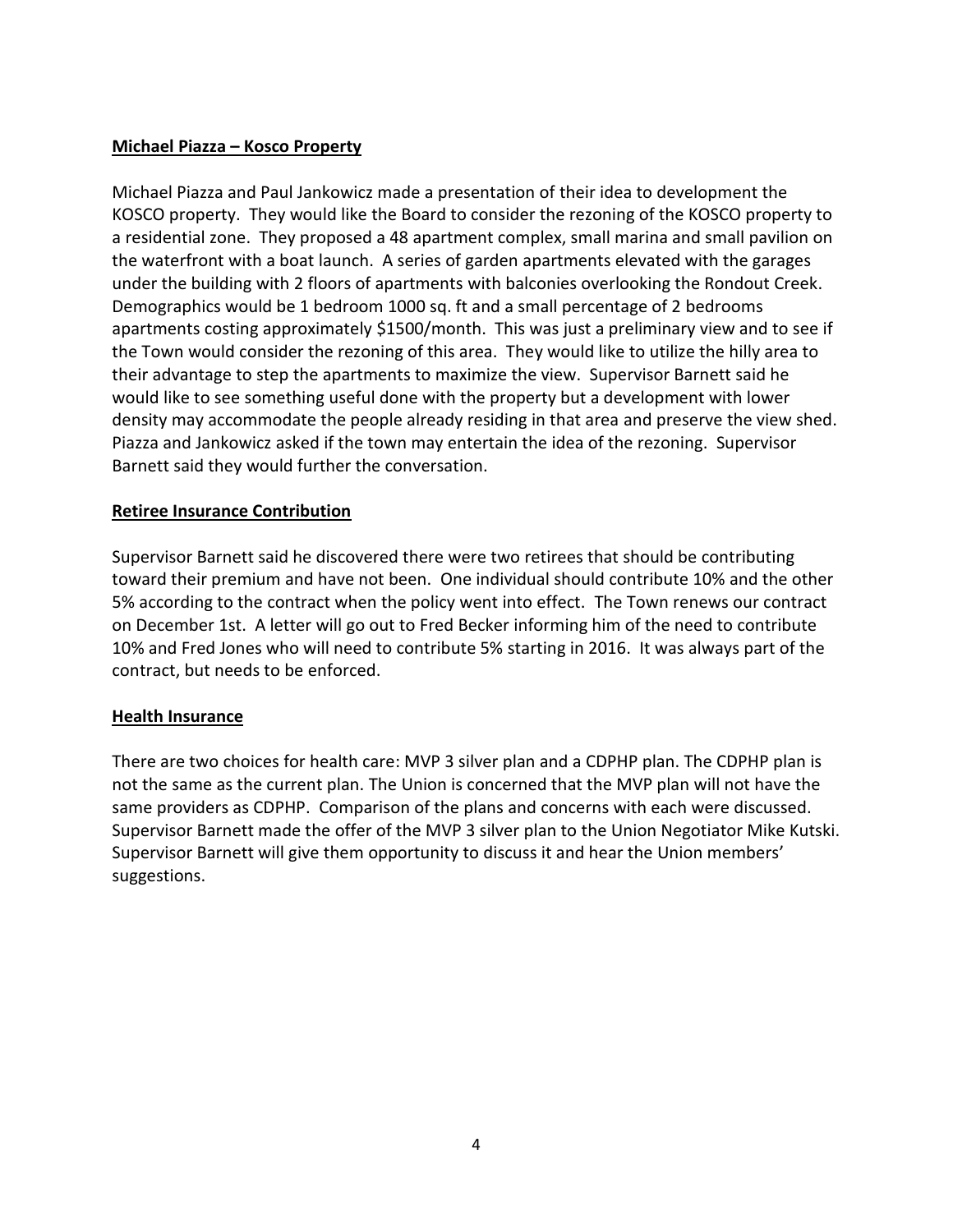## **Resolution to Sign Contract – Presentation Church**

## TOWN OF ESOPUS RESOLUTION AUTHORIZING THE TOWN SUPERVISOR TO SIGN CONTRACT OF SALE TOWN OF ESOPUS AND CHURCH OF THE PRESENTATION

BE IT RESOLVED, by the Town Board of the Town of Esopus, in the County of Ulster, State of New York the following:

WHEREAS, the Town Board of the Town of Esopus has received and reviewed the Contract of Sale with seller's rider and an addendum between the Town of Esopus and Church of the Presentation of the Blessed Virgin Mary,

WHEREAS, the seller requires a \$4,000 deposit payable to J. Michael Bruhn, escrow agent,

THEREFORE, BE IT RESOLVED, that the Town of Esopus Town Board authorizes the Town Supervisor Kyle W. Barnett to sign the Contract of Sale and authorize the issuance of a check in the amount of \$4,000 on behalf of the Town of Esopus.

| Resolution offered by:<br>Resolution seconded by: | Councilperson Gloria Van Vliet<br><b>Councilperson Diane McCord</b> |            |
|---------------------------------------------------|---------------------------------------------------------------------|------------|
|                                                   | Councilperson Wayne Freer                                           | AYE        |
|                                                   | Councilperson Gloria VanVliet                                       | <b>AYE</b> |
|                                                   | Councilperson Diane McCord                                          | AYE        |
|                                                   | Supervisor Kyle Barnett                                             | AYE        |

#### **Resolution – Propane Bid**

#### **Resolution Propane Bids**

**Whereas,** The Port Ewen Water/Sewer District advertised and received bids for Propane to be supplied for a period of (1) one year, beginning October 1, 2015 and ending September 30, 2016.

**Whereas,** bids were received and opened at the office of the Town of Esopus Town Clerk, on September 28, 2015.